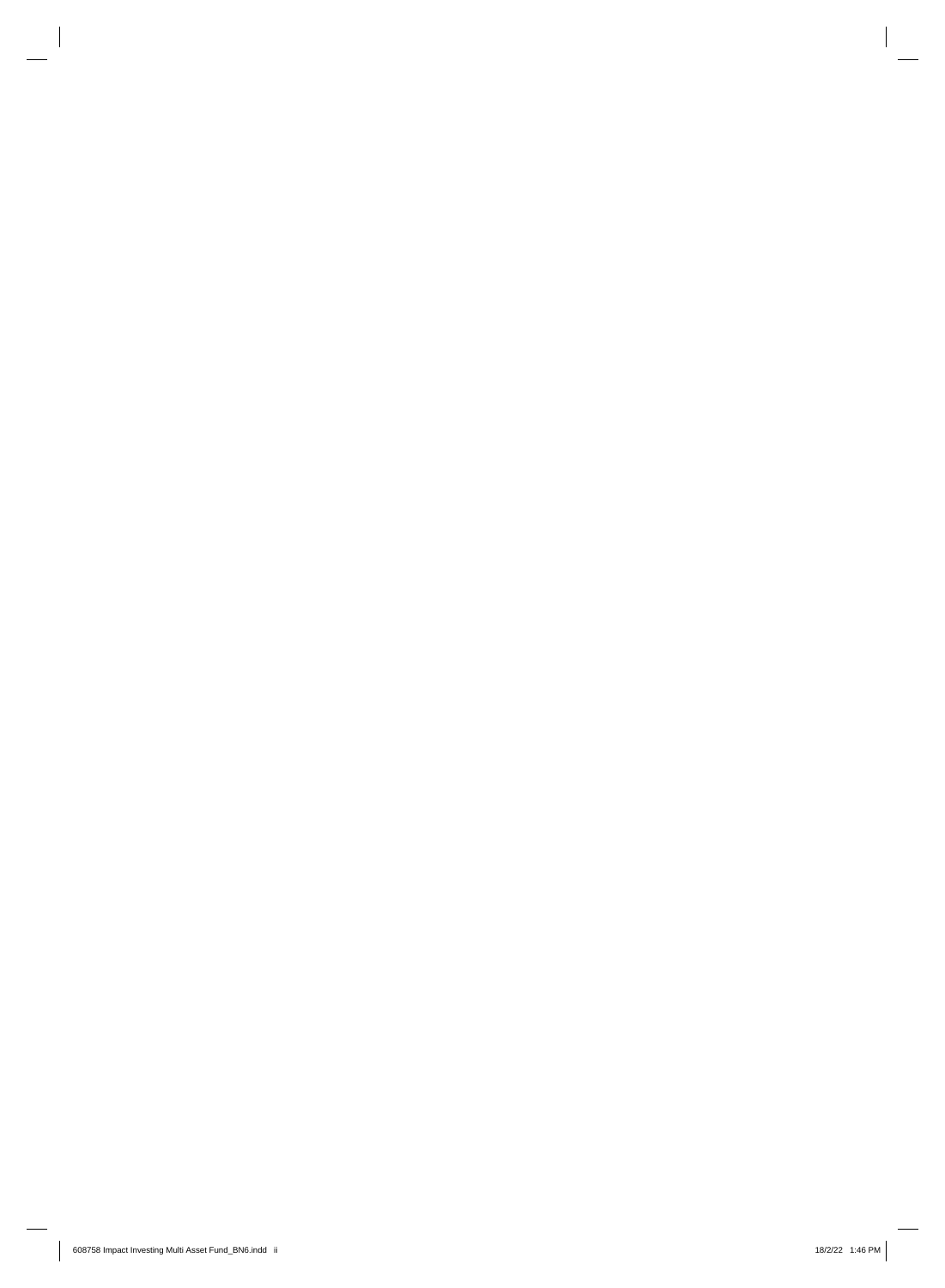## **MANAGERS**

Nikko Asset Management Asia Limited 12 Marina View, #18-02 Asia Square Tower 2 Singapore 018961 Company Registration No. 198202562H

## **DIRECTORS**

Kiyotaka Ryu Seet Oon Hui Eleanor Hiroki Tsujimura

#### **TRUSTEE & REGISTRAR**

BNP Paribas Trust Services Singapore Limited 20 Collyer Quay, #01-01 Singapore 049319

#### **AUDITORS**

PricewaterhouseCoopers LLP 7 Straits View, Marina One, East Tower, Level 12, Singapore 018936

#### **CUSTODIAN**

BNP Paribas Securities Services, operating through its Singapore Branch 20 Collyer Quay, #01-01 Singapore 049319

This report is also available on our website (www.nikkoam.com.sg)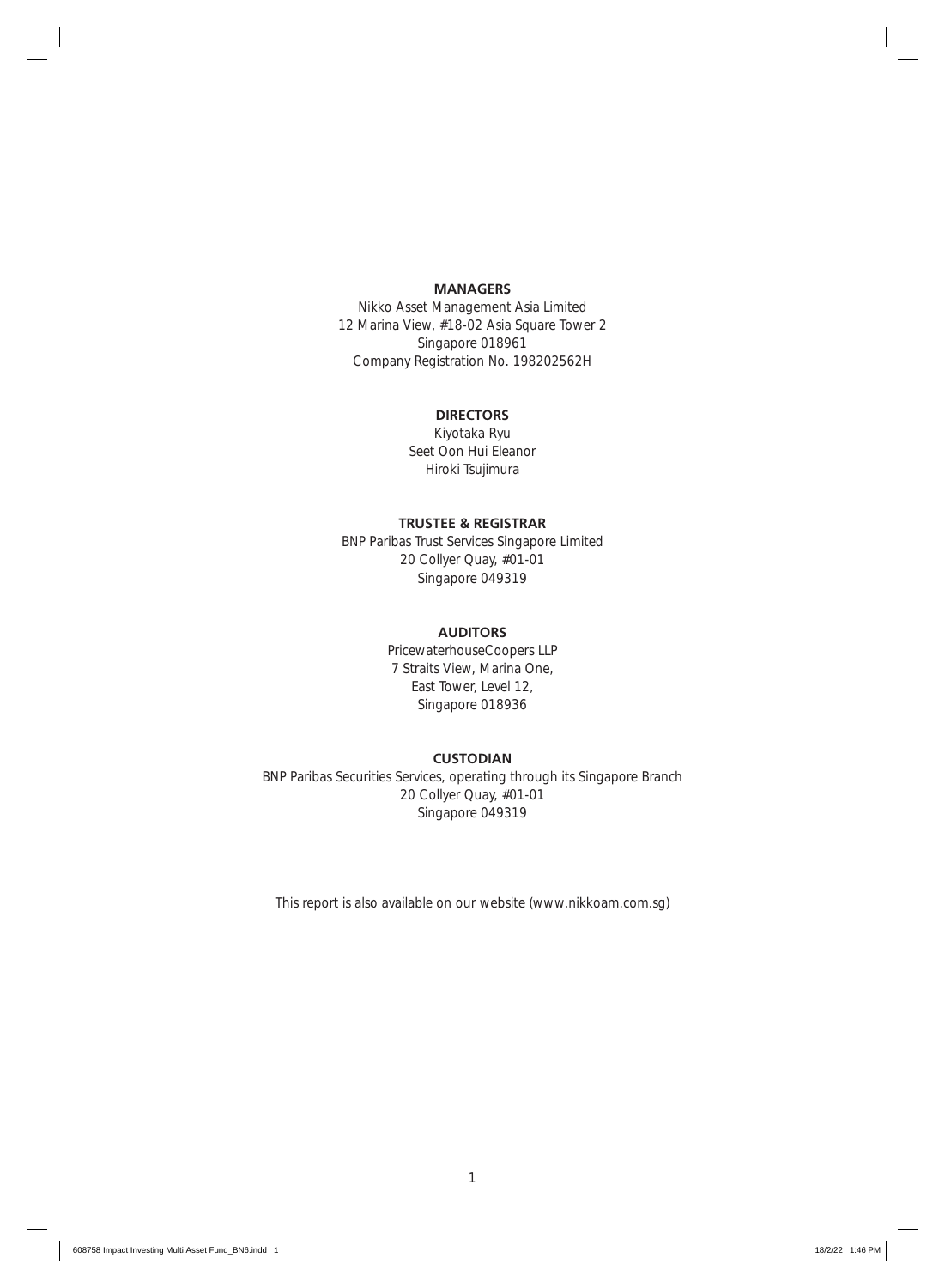# **PERFORMANCE SUMMARY**

| Returns (%)                                                    | 3 Mth | 6 Mth | 1 Yr | 3Yr | 5Yr | 10 Yr | <b>Since</b><br><b>Inception</b> |
|----------------------------------------------------------------|-------|-------|------|-----|-----|-------|----------------------------------|
| Nikko AM Impact Investing Multi<br>Asset Fund SGD Hedged Class | N/A   | N/A   | N/A  | N/A | N/A | N/A   | 0.90                             |
| Benchmark <sup>1</sup>                                         | N/A   | N/A   | N/A  | N/A | N/A | N/A   | 3.19                             |

Source: Nikko Asset Management Asia Limited, returns as at 31 December 2021. Returns are calculated on a NAV-NAV basis, SGD, and based on the assumption that all dividends and distributions are reinvested, if any. Returns for period in excess of 1 year are annualised. Past performance is not indicative of future performance.

| Returns (%)                                                    | 3 Mth | 6 Mth | 1 Yr | 3Yr | 5Yr | 10 Yr | <b>Since</b><br><b>Inception</b> |
|----------------------------------------------------------------|-------|-------|------|-----|-----|-------|----------------------------------|
| Nikko AM Impact Investing Multi<br>Asset Fund SGD Hedged Class | N/A   | N/A   | N/A  | N/A | N/A | N/A   | $-4.14$                          |
| Benchmark <sup>1</sup>                                         | N/A   | N/A   | N/A  | N/A | N/A | N/A   | 3.19                             |

Source: Nikko Asset Management Asia Limited, returns as at 31 December 2021. Returns are calculated on a NAV-NAV basis, SGD, and based on the assumption that all dividends and distributions are reinvested, if any, and take into account of maximum initial sales charge and a realisation charge, currently nil, as and where applicable. Returns for period in excess of 1 year are annualised. Past performance is not indicative of future performance.

| Returns (%)                                                    | 3 Mth | 6 Mth | 1 Yr | 3Yr | 5Yr | 10 Yr | <b>Since</b><br><b>Inception</b> |
|----------------------------------------------------------------|-------|-------|------|-----|-----|-------|----------------------------------|
| Nikko AM Impact Investing Multi<br><b>Asset Fund USD Class</b> | N/A   | N/A   | N/A  | N/A | N/A | N/A   | 0.80                             |
| Benchmark <sup>1</sup>                                         | N/A   | N/A   | N/A  | N/A | N/A | N/A   | 3.17                             |

Source: Nikko Asset Management Asia Limited, returns as at 31 December 2021. Returns are calculated on a NAV-NAV basis, USD, and based on the assumption that all dividends and distributions are reinvested, if any. Returns for period in excess of 1 year are annualised. Past performance is not indicative of future performance.

| Returns (%)                                                    | 3 Mth | 6 Mth | 1 Yr | 3Yr | 5Yr | 10 Yr | <b>Since</b><br><b>Inception</b> |
|----------------------------------------------------------------|-------|-------|------|-----|-----|-------|----------------------------------|
| Nikko AM Impact Investing Multi<br><b>Asset Fund USD Class</b> | N/A   | N/A   | N/A  | N/A | N/A | N/A   | $-4.24$                          |
| Benchmark <sup>1</sup>                                         | N/A   | N/A   | N/A  | N/A | N/A | N/A   | 3.17                             |

Source: Nikko Asset Management Asia Limited, returns as at 31 December 2021. Returns are calculated on a NAV-NAV basis, USD, and based on the assumption that all dividends and distributions are reinvested, if any, and take into account of maximum initial sales charge and a realisation charge, currently nil, as and where applicable. Returns for period in excess of 1 year are annualised. Past performance is not indicative of future performance.

#### **Inception date: 12 October 2021**

#### **Note:**

(1) Benchmark: The performance of the Fund will be measured against a composite benchmark of 50% MSCI All Country World Index (Net Total Return) and 50% Bloomberg Global Aggregate Total Return Index Value Hedged to US dollar.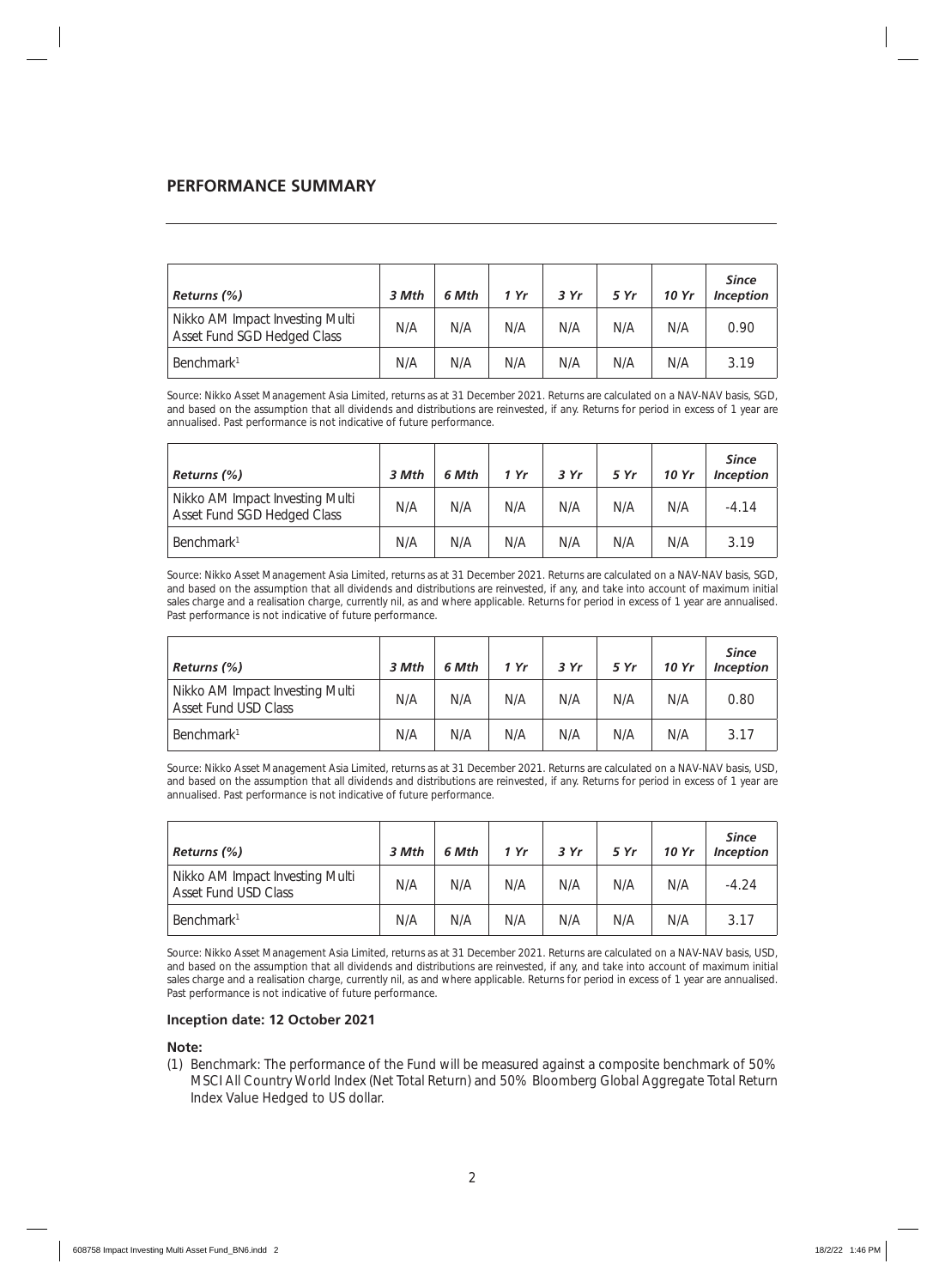## **Portfolio Review**

#### *Fund gained 0.90% since inception to end December 2021*

The Nikko AM Impact Investing Multi Asset Fund (SGD Hedged Class) (the "Fund") returned 0.90% (in SGD terms, on a NAV-NAV basis) for the period since inception on 12 October 2021 until 31 December 2021.

## **Portfolio Strategy**

The investment objective of the Fund is to deliver long-term total returns as well as generate positive social and/or environmental changes in the world. The Fund, as a feeder fund currently, invests substantially all of its assets in the shares of Wellington Global Impact Fund and Wellington Global Impact Bond Fund (the "Underlying Funds"), both sub-funds within the Wellington Management Funds (Ireland) Plc. The Wellington Global Impact Fund will invest primarily in global equities and the Wellington Global Impact Bond Fund will invest primarily in investment grade rated global fixed income securities.

The Fund will feed into the two Underlying Funds with a dynamic asset allocation subject to a maximum of 60% of the NAV of the Fund into an Underlying Fund. The Fund was approximately 53.8% invested in equities, 44.5% invested in fixed income, and held 1.7% in cash as of 31 December 2021.

#### **Market Review**

#### **Equity Portfolio**

Global equity markets were up in the fourth quarter with both October and December positive while November weighed on performance. Risk sentiment was bolstered by strong corporate earnings and, robust global equity inflows. However, persistent supply-chain disruptions and uncertainty about the inflation outlook triggered anxiety about the global economic recovery. Inflation swelled across most developed markets, ratcheting up pressure on central banks to start scaling back some of their extraordinary monetary support and prompting markets to pull forward the time frame of interestrate hikes by the US Federal Reserve (Fed) and the European Central Bank (ECB). A combination of strong demand and depleted supplies drove oil, gas, and coal prices sharply higher, sending shock waves through economies across the globe. Surging COVID-19 cases in some countries, and the emergence of the Omicron variant led to a sell-off in November as investors grappled with the potential economic implications but as the picture became clearer, it seemed to show the variant was more mild, leading equities to recover in December.

#### **Bond Portfolio**

Global fixed income sectors generated mixed results over the fourth quarter of 2021 as market participants grappled with renewed COVID-19 uncertainty. Most sovereign yield curves flattened as central banks pursued tighter monetary policies in response to sustained inflationary pressures. Most fixed income spread sectors outperformed government bonds, boosted by their income advantage and ongoing fundamental improvement amid limited spread movements. The US dollar (USD) was mixed during the quarter but finished higher versus most currencies in 2021.

Central bankers further progressed on their paths toward policy normalisation during the period as inflation broadened out across more goods and services. The Fed accelerated the timeline for tapering its large-scale asset purchase programme and projected three rate hikes in both 2022 and 2023. The Bank of England (BOE) hiked rates for the first time since the onset of the pandemic, citing persistent price pressures. While it expects to keep its policy rate on hold through the end of 2022, the ECB announced it would conclude its purchases under its pandemic emergency purchase program by March.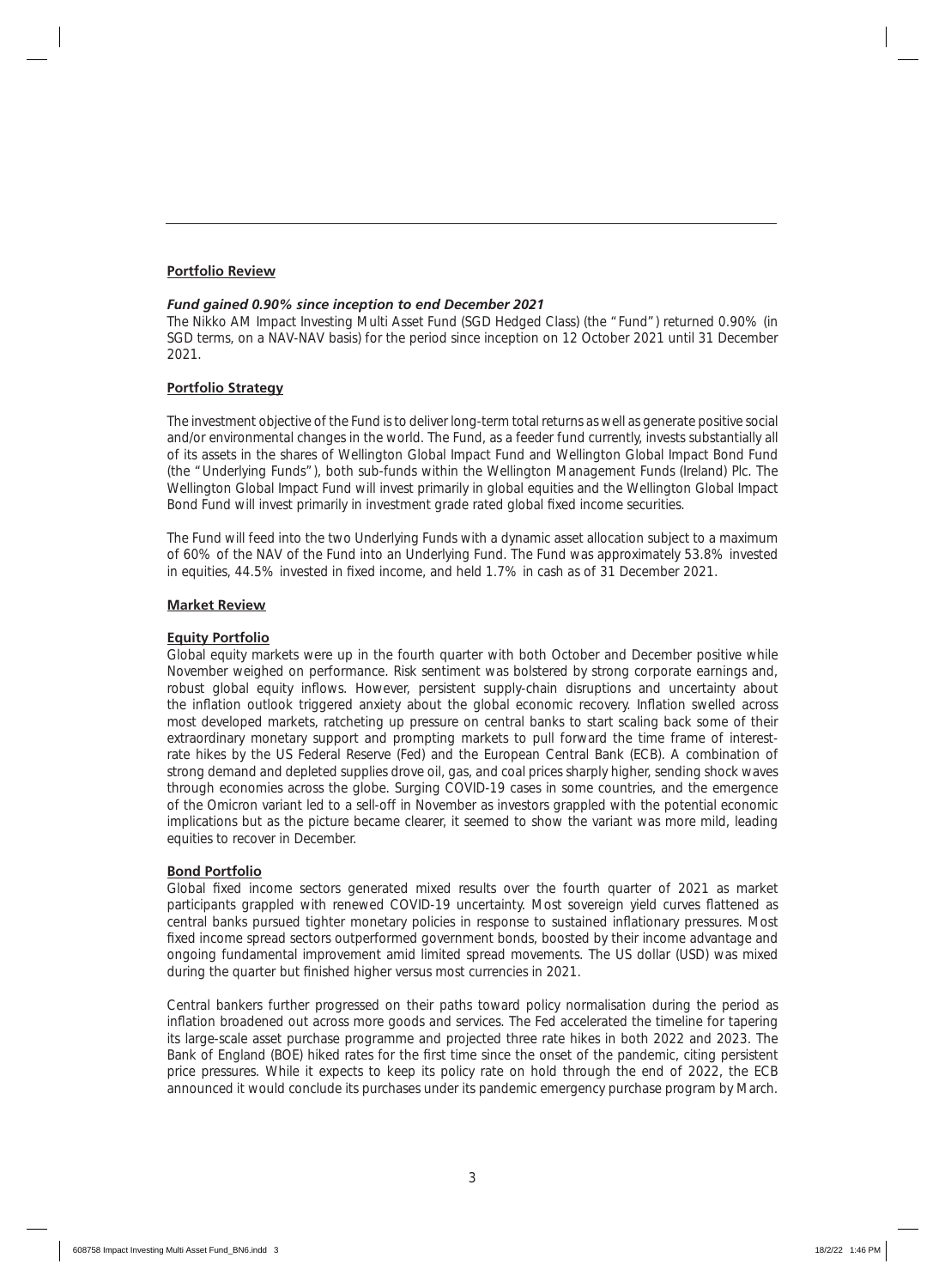The Norges Bank once again lifted its policy rate and indicated more hikes were likely, depending on the evolution of the pandemic. The Swiss National Bank and Bank of Japan diverged from many of their peers, maintaining policy rates of -0.75% and -0.1%, respectively.

Global GDP growth slowed but continued to expand across most countries during the third quarter. Inflation rose to multi-decade highs across a number of countries, driven by strong demand but also plagued by ongoing supply chain disruptions and labour shortages. Consumer confidence measures took a hit late in the period amid the spread of the Omicron variant, though uncertainty was tempered by the relatively low severity of infection. US labour market data fell shy of estimates late in the period, though this was likely due to seasonal adjustments and a low response rate to the survey. Chinese manufacturing PMI expanded as output and new order growth offset shrinking exports and employment; the services sector continued to outperform. Tourism restrictions hurt eurozone services PMI; order backlogs contributed to weaker manufacturing though both measures remained well in expansionary territory. UK housing prices grew at the fastest annual pace since 2006 as low interest rates and a pandemic-induced shift in preferences boosted housing demand even as housing stock remained low.

Global sovereign yield curves flattened driven by increasing short-term yields following a hawkish pivot by major developed market central banks. Policymakers announced plans to dial back monetary stimulus as inflation concerns persisted into Q4. Omicron concerns did not delay monetary policy tightening plans, as most central banks remained focused on upside inflation risks. The inflation momentum in part led US Senator Joe Manchin to scale back his support for President Biden's signature Build Back Better legislation in its current form. The ECB delivered a marginal hawkish surprise by announcing that its Asset Purchase Programme will only be raised to €40 billion per month when its pandemic emergency purchase programme (PEPP) ends. The Bank of Canada pushed back against March rate hike expectations, reiterating a lift-off is not to be expected until the "middle quarters" of 2022. Within Emerging Markets (EM), select central banks in Latin America and Central and Eastern Europe, Middle East, and Africa continued to hike rates. The People's Bank of China eased policy, cutting the reserve ratio and the policy rate as weak growth persisted, driven by regulatory clampdown on sectors like real estate and technology.

## **Market Outlook & Strategy**

## **Equity Portfolio**

As we move into 2022, we are reasonably optimistic on the outlook for global growth. We anticipate that supply chain issues seen in 2021 will ease, and we are monitoring the path of central bank liquidity and the progress of global vaccine take-up to support our outlook for global markets. We are mindful that the pandemic was more disruptive to markets in 2021 than we hoped, and we continue to test our assumptions against the risk of additional COVID variants.

As we look forward, we see no let-up in the need for innovative solutions to the world's large challenges, and we continue to identify public companies with the ability to contribute. As we look to the coming year, in addition to opportunities in Resource Efficiency and Health, we continue to be excited about the long-term investments across our impact themes. Areas such as Safety & Security represents critical solutions for small businesses and entrepreneurs with the ever-increasing risk of cyber threats faced by individuals, companies, and governments. We believe water scarcity continues to be significant secular trend and serious problem that will garner increasing attention in the coming years, especially as governments focus more on infrastructure spending. Our theme of Clean Water & Sanitation continues to offer us innovative solutions at reasonable valuations.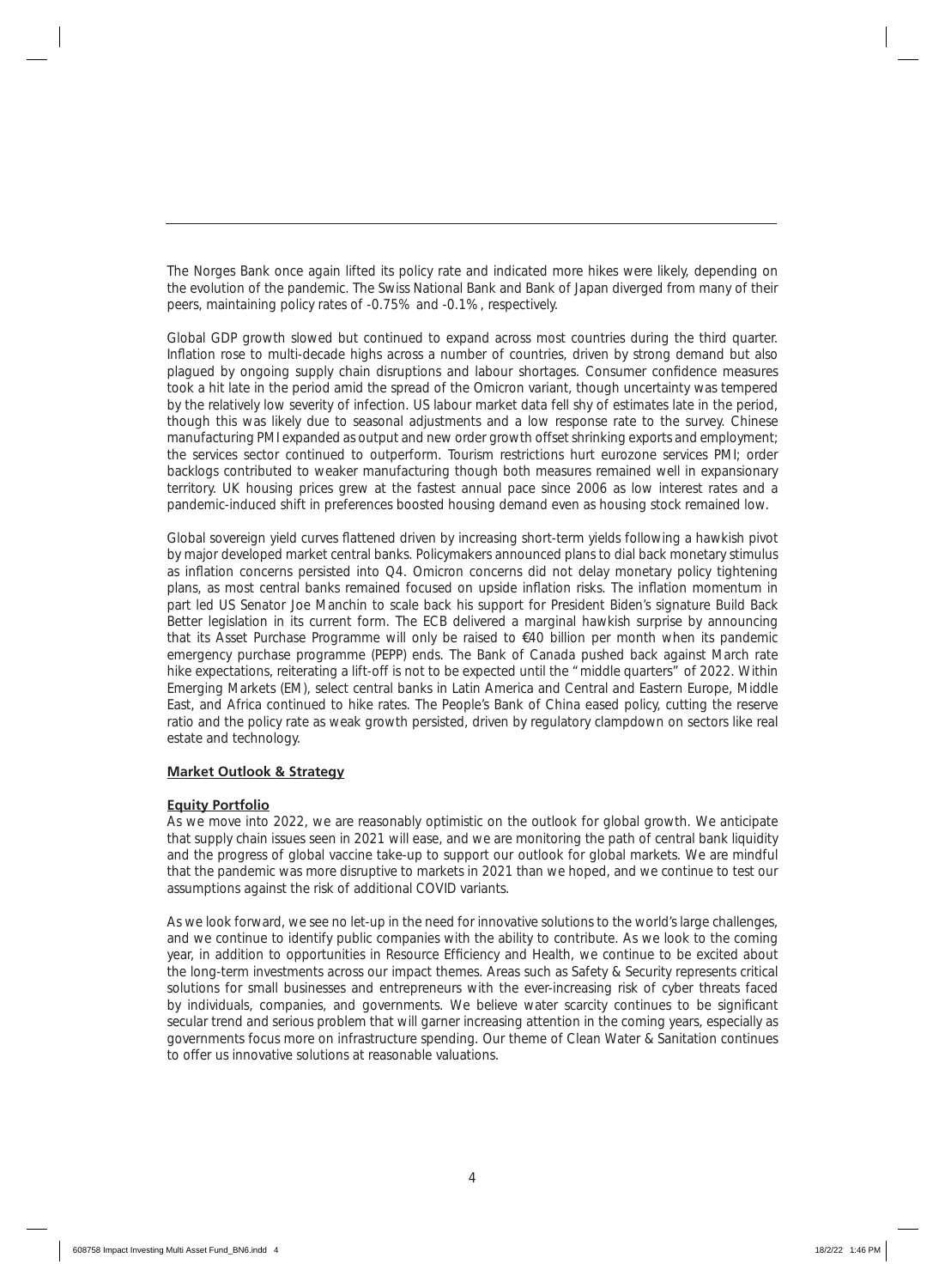## **Bond Portfolio**

We maintain a neutral risk posture overall, having grown wary of some fixed income exposures in recent weeks, particularly certain higher-yielding credit sectors. On a more upbeat note, we still believe some spread sectors can benefit from continued above-trend global growth, underpinned by healing labour markets and a more resilient public health backdrop. We suspect global inflation may prove more enduring than broad markets expect, even if some supply bottlenecks ease. Despite the tapering of Fed asset purchases and eventual rate hikes in the months ahead, monetary policy should continue to provide an economic tailwind, augmented by additional fiscal stimulus measures (including the recently passed US infrastructure bill and likely budget reconciliation bill).

Valuation plays an integral role in adjusting credit risk over an economic cycle. Our research suggests that it is preferable to add risk quickly when spreads widen and reduce risk slowly when they tighten—we are employing the latter strategy now. We may look to take advantage of future bouts of volatility to redeploy capital from highly liquid assets into credit sectors that we find attractive, though we could reduce risk further if spreads continue to compress.

From a sector perspective, the Fund is positioned with an overweight to select taxable municipals, focusing on sectors that can recover from the crisis such as not-for-profit hospitals. The Fund has a neutral position to investment grade corporate credit, and has selective exposure in the below investment grade and EM space.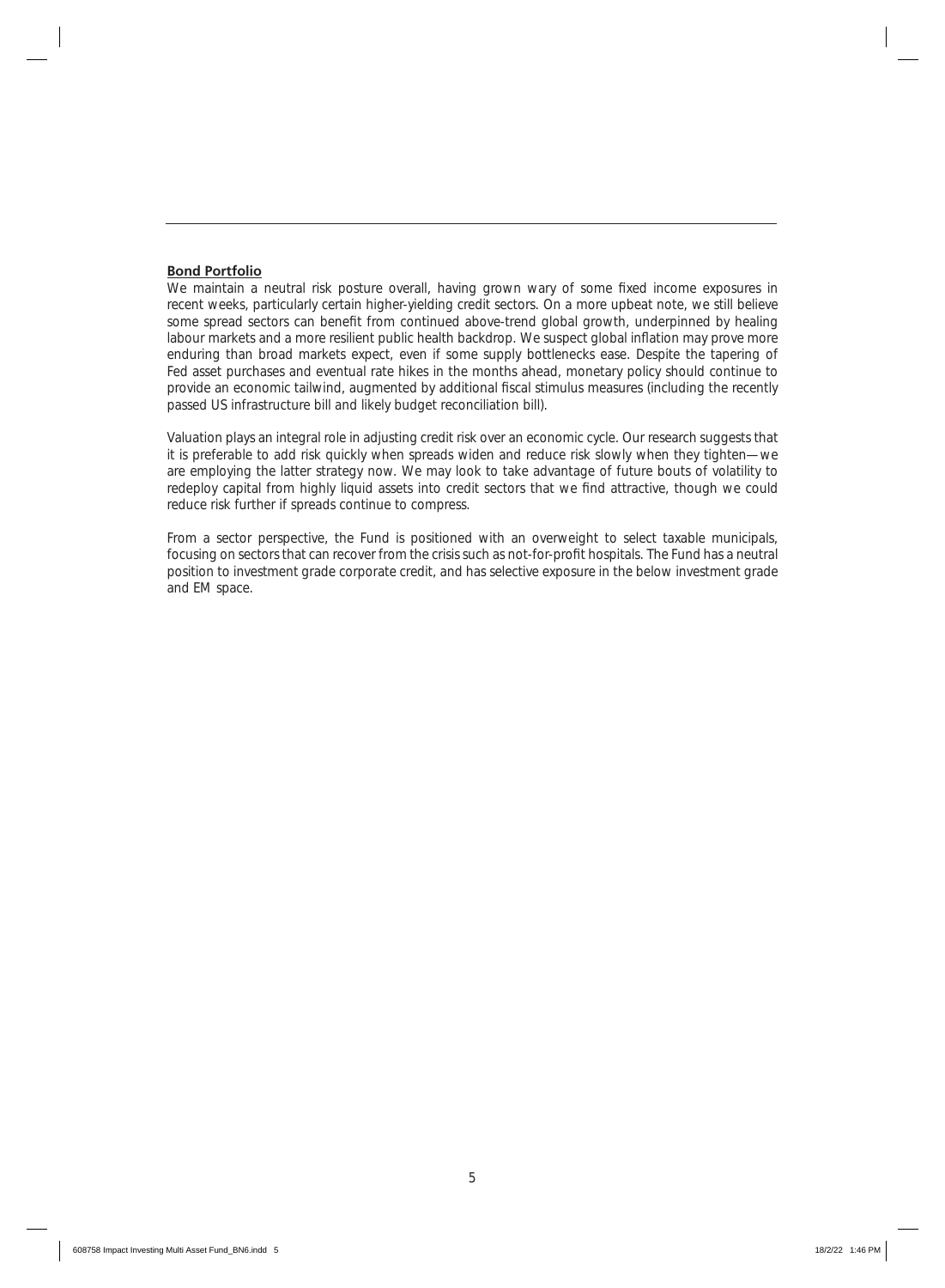This document is purely for informational purposes only with no consideration given to the specific investment objective, financial situation and particular needs of any specific person. It should not be relied upon as financial advice. Any securities mentioned herein are for illustration purposes only and should not be construed as a recommendation for investment. **You should seek advice from a**  financial adviser before making any investment. In the event that you choose not to do so, **you should consider whether the investment selected is suitable for you.** Investments in funds are not deposits in, obligations of, or guaranteed or insured by Nikko Asset Management Asia Limited ("Nikko AM Asia").

**Past performance or any prediction, projection or forecast is not indicative of future performance. The Fund or any underlying fund may use or invest in financial derivative instruments.** The value of units and income from them may fall or rise. Investments in the Fund are subject to investment risks, including the possible loss of principal amount invested. You should read the relevant prospectus (including the risk warnings) and product highlights sheet of the Fund, which are available and may be obtained from appointed distributors of Nikko AM Asia or our website (www.nikkoam.com.sg) before deciding whether to invest in the Fund.

The information contained herein may not be copied, reproduced or redistributed without the express consent of Nikko AM Asia. While reasonable care has been taken to ensure the accuracy of the information as at the date of publication, Nikko AM Asia does not give any warranty or representation, either express or implied, and expressly disclaims liability for any errors or omissions. Information may be subject to change without notice. Nikko AM Asia accepts no liability for any loss, indirect or consequential damages, arising from any use of or reliance on this document.

## **For Hong Kong Investors**

The Fund may be offered to professional investors in Hong Kong. Hong Kong investors should note that the contents of this document have not been reviewed by any regulatory authority in Hong Kong and are advised to exercise caution in relation to the offer. If you are in any doubt about any of the contents of this document, you should obtain independent professional advice.

Nikko Asset Management Asia Limited. Registration Number 198202562H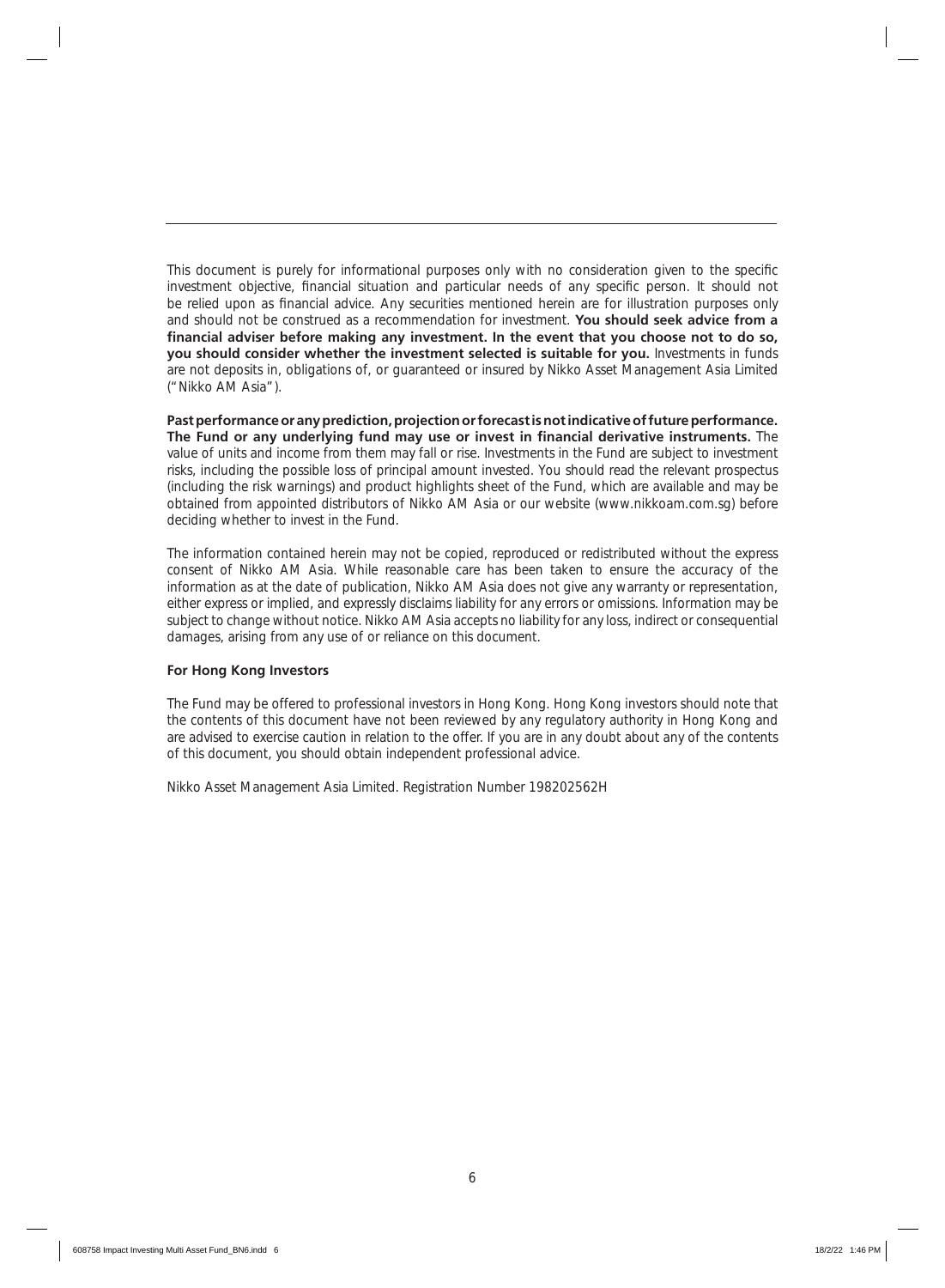*(Constituted under a Trust Deed registered in the Republic of Singapore)* 

# **STATEMENT OF TOTAL RETURN**

*For the financial period from 10 August 2021 (date of constitution) to 31 December 2021 (unaudited)* 

|                                                           | For the financial period                         |
|-----------------------------------------------------------|--------------------------------------------------|
|                                                           | from 10 August 2021<br>(date of constitution) to |
|                                                           | 31 December 2021                                 |
|                                                           | US\$                                             |
|                                                           |                                                  |
| <b>Expenses</b>                                           |                                                  |
| Management fee                                            | 169,806                                          |
| Registrar fee                                             | 549                                              |
| Trustee fee                                               | 2,547                                            |
| Audit fee                                                 | 2,050                                            |
| Valuation fee                                             | 3,057                                            |
| Preliminary expenses                                      | 2,812                                            |
| Other expenses                                            | 13,533                                           |
|                                                           | 194,354                                          |
| <b>Net losses</b>                                         | (194,354)                                        |
| Net gains or losses on value of investments and financial |                                                  |
| derivatives                                               |                                                  |
| Net gains on investments                                  | 552,116                                          |
| Net foreign exchange losses                               | (414)                                            |
| Net gains on financial derivatives                        | 1,638                                            |
|                                                           | 553,340                                          |
| Total return for the financial period before income tax   | 358,986                                          |
| Less: Income tax                                          |                                                  |
| Total return for the financial period after income tax    | 358,986                                          |
|                                                           |                                                  |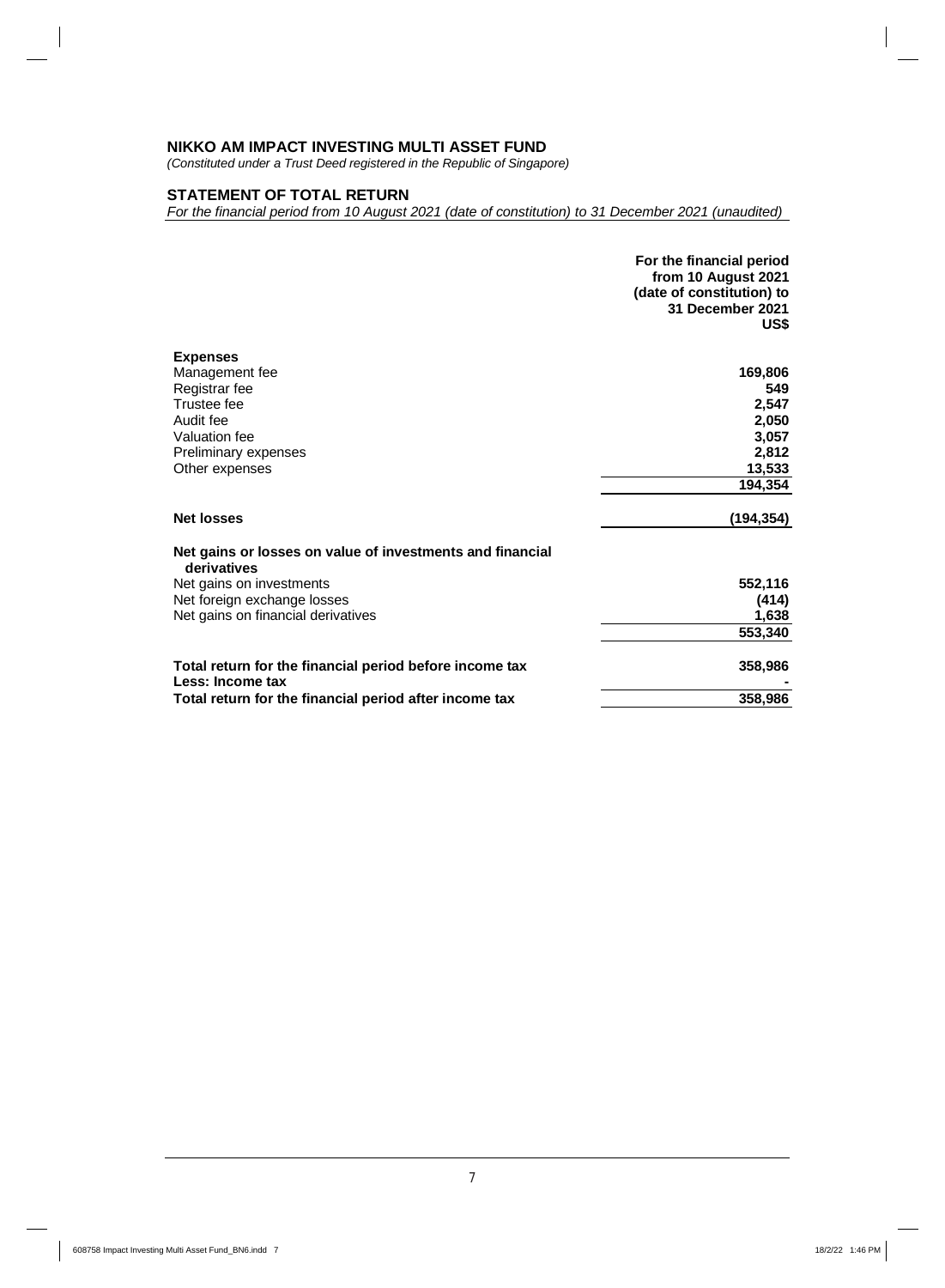*(Constituted under a Trust Deed registered in the Republic of Singapore)* 

# **STATEMENT OF FINANCIAL POSITION**

*As at 31 December 2021 (unaudited)* 

|                                        | 31 December 2021<br>US\$ |
|----------------------------------------|--------------------------|
| <b>ASSETS</b>                          |                          |
| Portfolio of investments               | 50,161,394               |
| Receivables                            | 35,557                   |
| Cash and bank balances                 | 869,740                  |
| Financial derivatives at fair value    | 1,896                    |
| <b>Total assets</b>                    | 51,068,587               |
| <b>LIABILITIES</b>                     |                          |
| Payables                               | 195,629                  |
| Financial derivatives at fair value    | 258                      |
| <b>Total liabilities</b>               | 195,887                  |
| <b>EQUITY</b>                          |                          |
| Net assets attributable to unitholders | 50,872,700               |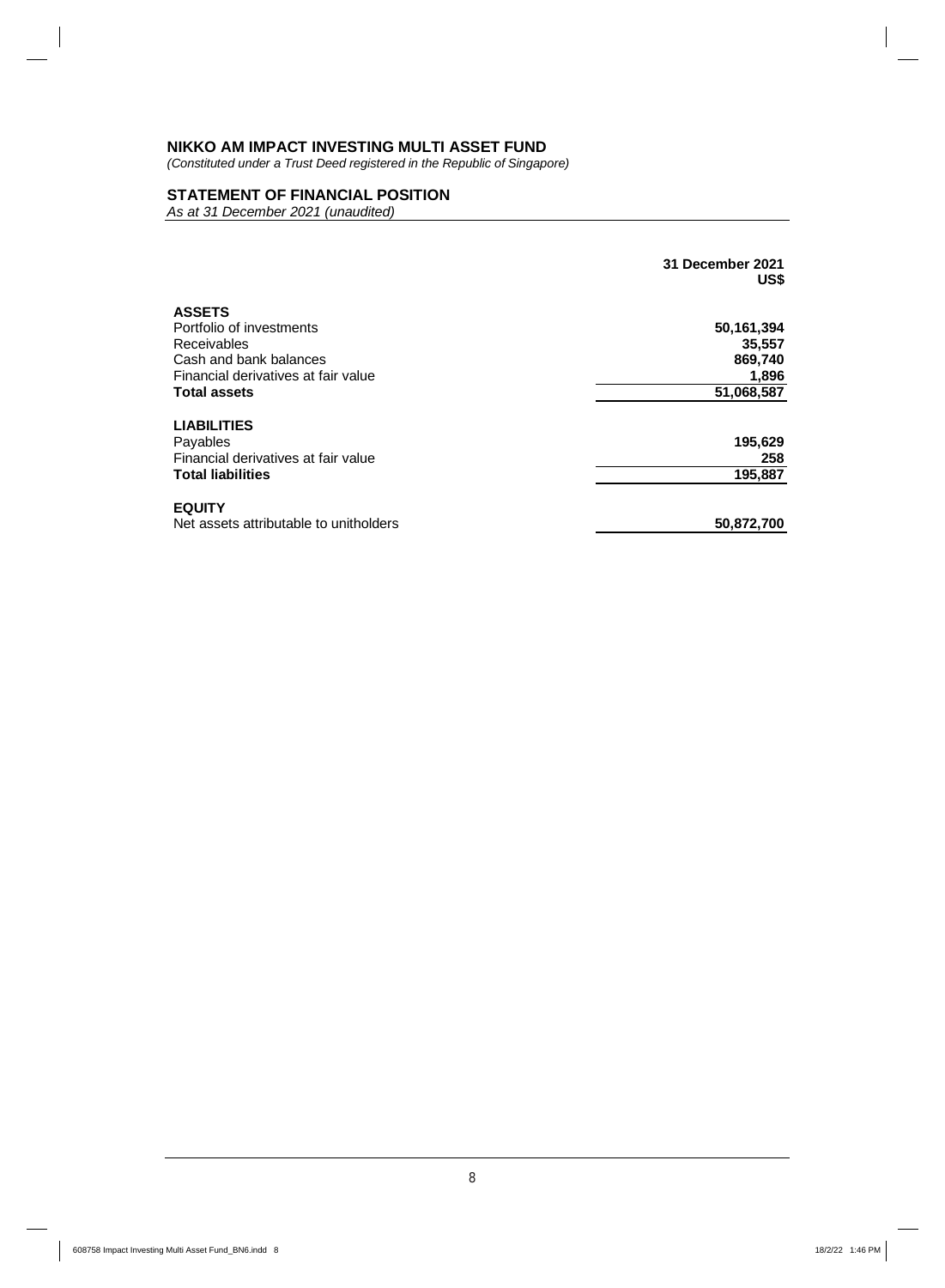*(Constituted under a Trust Deed registered in the Republic of Singapore)* 

# **STATEMENT OF MOVEMENTS OF UNITHOLDERS' FUNDS**

*For the financial period from 10 August 2021 (date of constitution) to 31 December 2021 (unaudited)* 

|                                                                                                           | For the financial period<br>from 10 August 2021<br>(date of constitution) to<br>31 December 2021<br>US\$ |
|-----------------------------------------------------------------------------------------------------------|----------------------------------------------------------------------------------------------------------|
| Net assets attributable to unitholders at the beginning of the<br>financial period                        |                                                                                                          |
| <b>Operations</b><br>Change in net assets attributable to unitholders resulting from<br>operations        | 358,986                                                                                                  |
| Unitholders' contributions/(withdrawals)                                                                  |                                                                                                          |
| Creation of units<br>Cancellation of units                                                                | 50,520,943<br>(7.229)                                                                                    |
| Change in net assets attributable to unitholders resulting from net<br>creation and cancellation of units | 50,513,714                                                                                               |
| Total increases in net assets attributable to unitholders                                                 | 50,872,700                                                                                               |
| Net assets attributable to unitholders at the end of the<br>financial period                              | 50,872,700                                                                                               |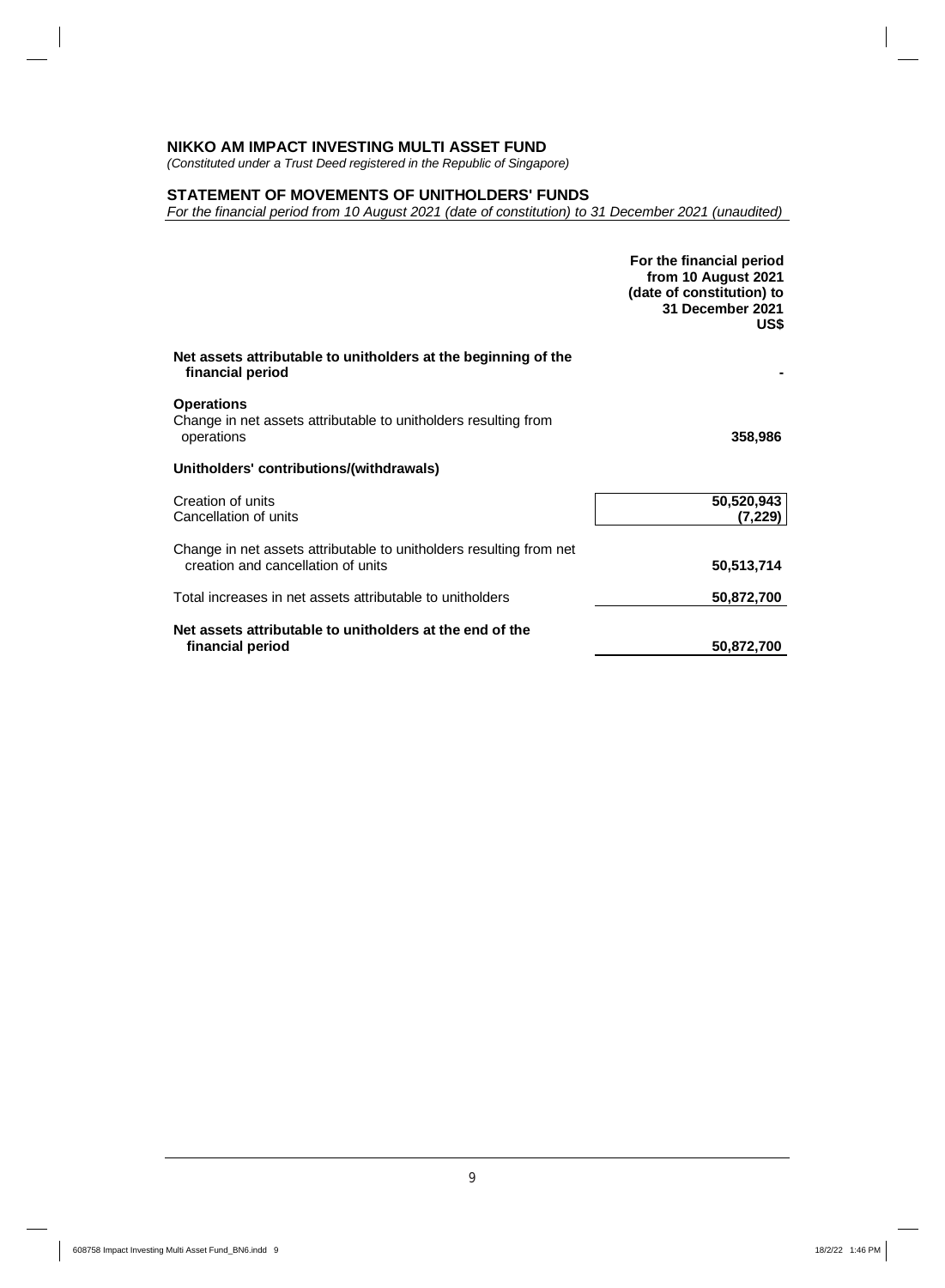*(Constituted under a Trust Deed registered in the Republic of Singapore)* 

# **STATEMENT OF PORTFOLIO**

*As at 31 December 2021 (unaudited)* 

| <b>By Geography (Primary)</b>                                       |                                           |                                              | Percentage of<br>total net assets<br>attributable to                                                           |
|---------------------------------------------------------------------|-------------------------------------------|----------------------------------------------|----------------------------------------------------------------------------------------------------------------|
|                                                                     | <b>Holdings at</b><br>31 December<br>2021 | Fair value at<br>31 December<br>2021<br>US\$ | unitholders at<br>31 December<br>2021<br>$\frac{0}{0}$                                                         |
| <b>Quoted Investment Funds</b>                                      |                                           |                                              |                                                                                                                |
| <b>IRELAND</b>                                                      |                                           |                                              |                                                                                                                |
| Wellington Global Impact Fund<br>Wellington Global Impact Bond Fund | 1,557,707<br>2,263,513                    | 27,445,232<br>22,716,162                     | 53.95<br>44.65                                                                                                 |
| <b>Total IRELAND</b>                                                |                                           | 50,161,394                                   | 98.60                                                                                                          |
| <b>Total Quoted Investment Funds</b>                                |                                           | 50,161,394                                   | 98.60                                                                                                          |
| <b>Portfolio of investments</b>                                     |                                           | 50,161,394                                   | 98.60                                                                                                          |
| <b>Other net assets</b><br>Net assets attributable to unitholders   |                                           | 711,306<br>50,872,700                        | 1.40<br>100.00                                                                                                 |
|                                                                     |                                           |                                              |                                                                                                                |
| <b>By Geography (Summary)</b>                                       |                                           |                                              | Percentage of<br>total net assets<br>attributable to<br>unitholders at<br>31 December<br>2021<br>$\frac{0}{0}$ |
| <b>Quoted Investment Funds</b><br>Ireland                           |                                           |                                              | 98.60                                                                                                          |
| <b>Total Quoted Investment Funds</b>                                |                                           |                                              | 98.60                                                                                                          |
| <b>Portfolio of investments</b>                                     |                                           |                                              | 98.60                                                                                                          |
| Other net assets                                                    |                                           |                                              | 1.40                                                                                                           |
| Net assets attributable to unitholders                              |                                           |                                              | 100.00                                                                                                         |

Information on investment portfolio by industry segments is not presented as the Fund invests only into underlying unit trusts.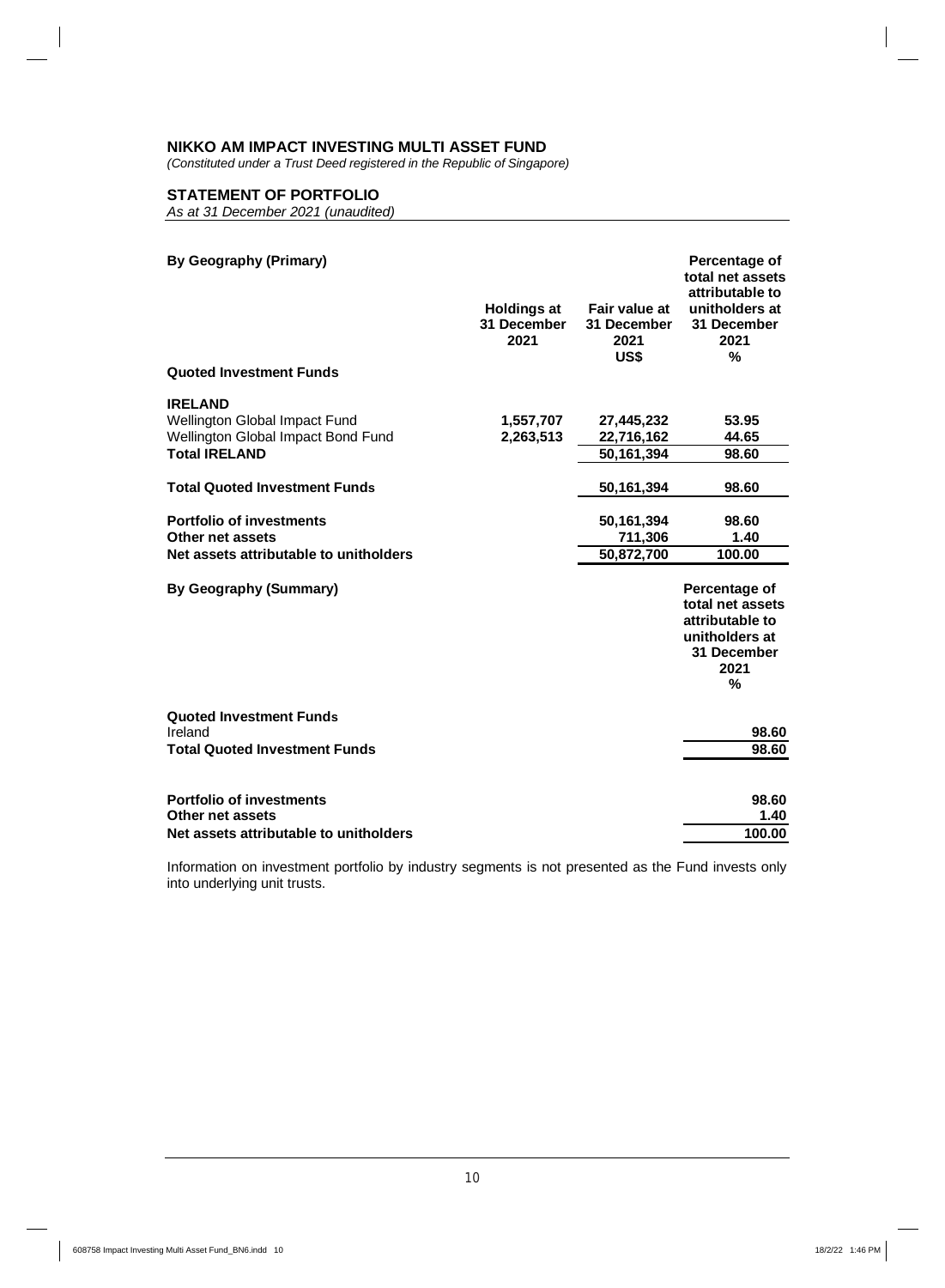*(Constituted under a Trust Deed registered in the Republic of Singapore)* 

## **REPORT TO UNITHOLDERS**

*For the financial period from 10 August 2021 (date of constitution) to 31 December 2021 (unaudited)* 

The following contains additional information relating to the Fund.

#### **Distribution of investments**

Please refer to the Statement of Portfolio on page 10.

## **Credit rating of debt securities**

Nil.

## **Top 10 holdings**

| Largest holdings at 31 December 2021                                              | Percentage of<br>total net assets<br>attributable to |                  |  |
|-----------------------------------------------------------------------------------|------------------------------------------------------|------------------|--|
|                                                                                   | <b>Fair value</b><br>US\$                            | unitholders<br>℅ |  |
| <b>Wellington Global Impact Fund</b><br><b>Wellington Global Impact Bond Fund</b> | 27,445,232<br>22,716,162                             | 53.95<br>44.65   |  |

## **4. Exposure to financial derivatives**

|                                       |                                              | Percentage of<br>total net assets<br>attributable to |                                      |                                           |
|---------------------------------------|----------------------------------------------|------------------------------------------------------|--------------------------------------|-------------------------------------------|
|                                       | Fair value at<br>31 December<br>2021<br>US\$ | unitholders<br>31 December<br>2021<br>%              | Unrealised<br>gains/(losses)<br>US\$ | <b>Realised</b><br>gains/(losses)<br>US\$ |
| Forward foreign<br>exchange contracts | 1,638                                        | ۰                                                    | 1,638                                |                                           |

#### **5. Global exposure to financial derivatives**

The global exposure to financial derivatives is computed using the commitment approach which is calculated as the sum of:

- a. the absolute value of the exposure of each individual financial derivative not involved in netting or hedging arrangements;
- b. the absolute value of the net exposure of each individual financial derivative after netting or hedging arrangements; and
- c. the sum of the values of cash collateral received pursuant to:
	- i. the reduction of exposure to counterparties of OTC financial derivatives; and
	- ii. EPM techniques relating to securities lending and repurchase transactions, and that are reinvested.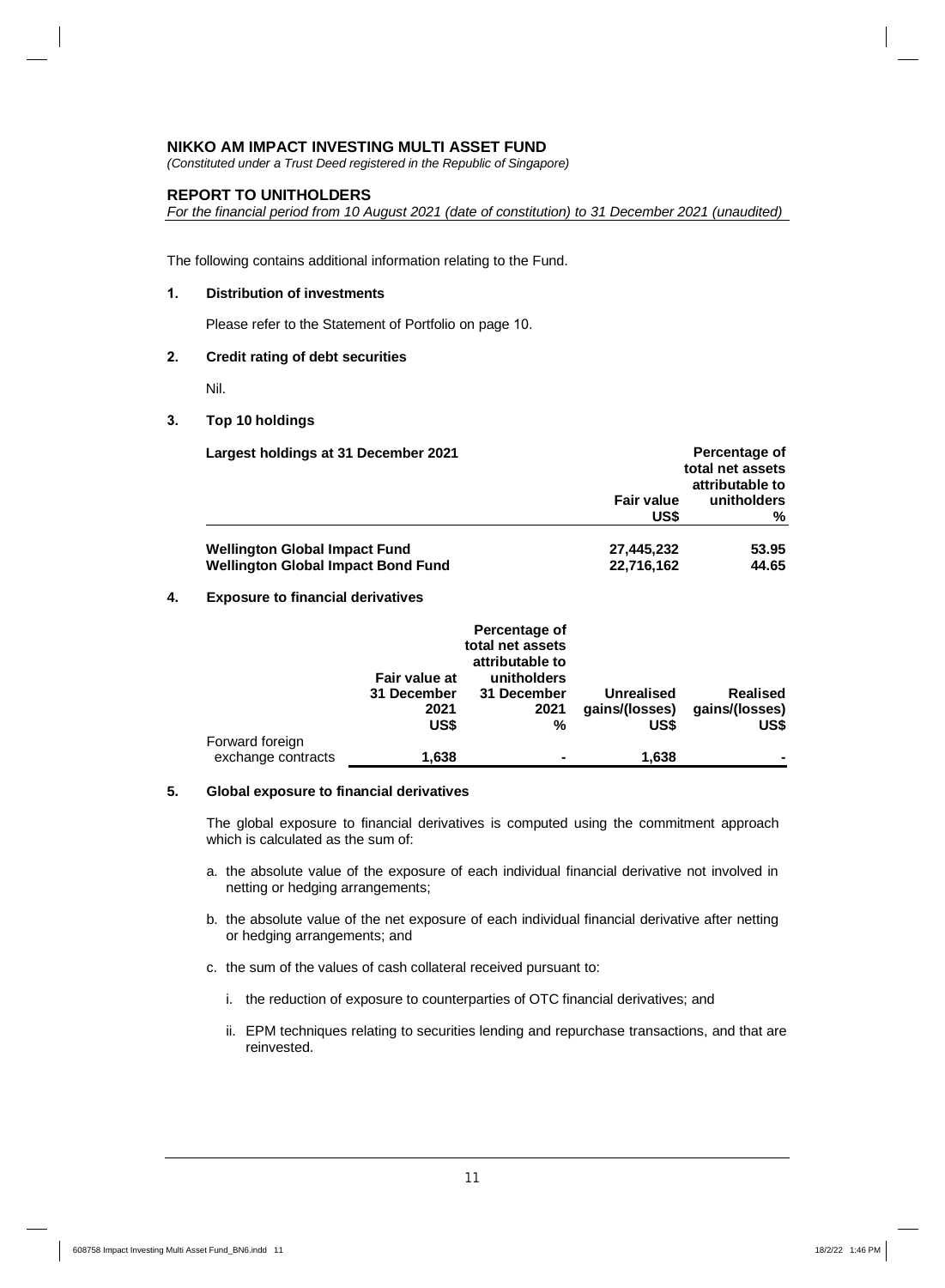*(Constituted under a Trust Deed registered in the Republic of Singapore)* 

## **REPORT TO UNITHOLDERS**

*For the financial period from 10 August 2021 (date of constitution) to 31 December 2021 (unaudited)* 

#### **Collateral**

Nil.

#### **Securities lending or repurchase transactions**

Nil.

#### **Investment in unit trusts, mutual funds and collective investment schemes**

Please refer to the Statement of Portfolio on page 10.

#### **Borrowings**

Nil.

#### **Amount of units created and cancelled for the financial period ended 31 December 2021**

|                 | US\$       |
|-----------------|------------|
| Units created   | 50,520,943 |
| Units cancelled | (7, 229)   |

## **11. Turnover ratio**

|                                            |      | 31 December<br>2021 |
|--------------------------------------------|------|---------------------|
| Lower of total value of purchases or sales | US\$ | 49.609.278          |
| Average daily net asset value              | US\$ | 51.004.862          |
| Total turnover ratio <sup>1</sup>          | $\%$ | 97.26               |

1 The portfolio turnover ratio is calculated in accordance with the formula stated in the Code on Collective Investment Schemes. The calculation of the portfolio turnover ratio was based on the lower of the total value of purchases or sales of the underlying investments, divided by the average daily net asset value.

#### **12. Expense ratio**

|                                                                                              |      | 31 December |
|----------------------------------------------------------------------------------------------|------|-------------|
| <b>SGD Hedged Class</b>                                                                      |      | 2021        |
| Total operating expenses                                                                     |      |             |
| -Including preliminary expenses                                                              | US\$ | 1.727       |
| -Excluding preliminary expenses                                                              | US\$ | 1,702       |
| Average daily net asset value                                                                | US\$ | 449,088     |
| Total expense ratio <sup>2</sup> (annualised)<br>(including Underlying Fund's expense ratio) |      |             |
| -Including preliminary expenses                                                              | ℅    | 1.85        |
| -Excluding preliminary expenses                                                              | %    | 1.83        |
| Weighted average of the Underlying Fund's                                                    |      |             |
| unaudited expense ratio                                                                      | %    | 0.12        |
|                                                                                              |      |             |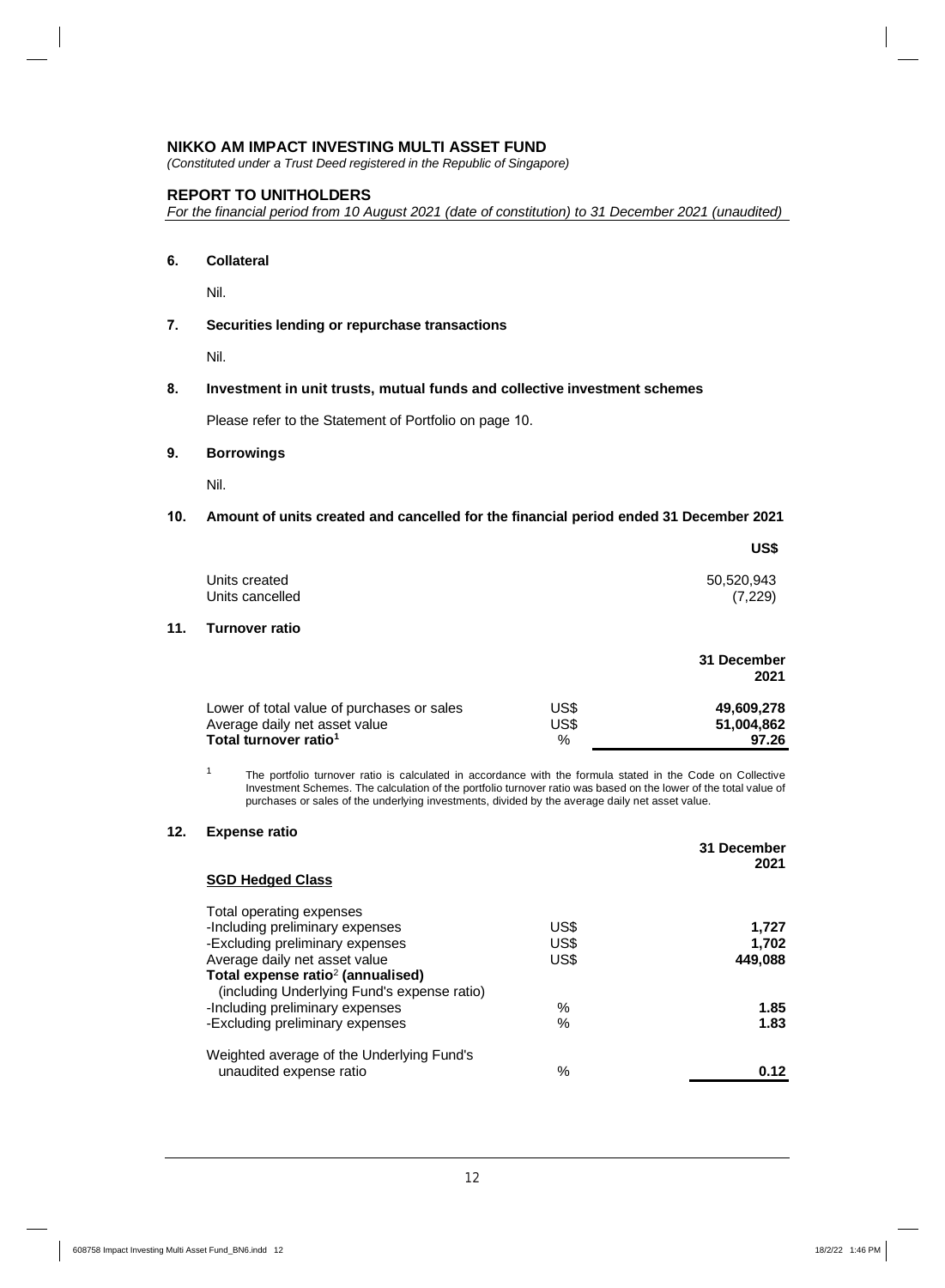*(Constituted under a Trust Deed registered in the Republic of Singapore)* 

# **REPORT TO UNITHOLDERS**

*For the financial period from 10 August 2021 (date of constitution) to 31 December 2021 (unaudited)* 

#### 12. **Expense ratio** (continued)

|                                                                                              |      | 31 December<br>2021 |
|----------------------------------------------------------------------------------------------|------|---------------------|
| <b>USD Class</b>                                                                             |      |                     |
| Total operating expenses                                                                     |      |                     |
| -Including preliminary expenses                                                              | US\$ | 192,627             |
| -Excluding preliminary expenses                                                              | US\$ | 189,840             |
| Average daily net asset value                                                                | US\$ | 50,555,775          |
| Total expense ratio <sup>2</sup> (annualised)<br>(including Underlying Fund's expense ratio) |      |                     |
| -Including preliminary expenses                                                              | ℅    | 1.84                |
| -Excluding preliminary expenses                                                              | ℅    | 1.81                |
| Weighted average of the Underlying Fund's                                                    |      |                     |
| unaudited expense ratio                                                                      | ℅    | 0.12                |

 $\overline{2}$ The expense ratio has been computed based on the guidelines laid down by the Investment Management Association of Singapore ("IMAS"). The calculation of the expense ratio at financial period end was based on total operating expenses divided by the average net asset value for the year. The total operating expenses do not include (where applicable) brokerage and other transactions costs, performance fee, interest expense, distribution paid out to unitholders, foreign exchange gains/losses, front or back end loads arising from the purchase or sale of other funds and tax deducted at source or arising out of income received. The Fund does not pay any performance fee. The average net asset value is based on the daily balances.

#### **13. Related party transactions**

The Manager of the Fund is Nikko Asset Management Asia Limited, a subsidiary of Nikko Asset Management International Limited. The Trustee of the Fund is BNP Paribas Trust Services Singapore Limited (the "Trustee").

Management fee is payable to the Manager. Trustee fee and registrar fee are payable to the Trustee. Custody fee and valuation fee are payable to a related company of the Trustee, BNP Paribas Securities Services operating through its Singapore Branch.

In addition to related party information shown elsewhere in the financial statements (including the Statement of Portfolio), the following significant transactions took place during the financial period between the Fund and a related party at terms agreed between the parties and within the provisions of the Deeds:

|                                                      | 31 December<br>2021<br>US\$ |
|------------------------------------------------------|-----------------------------|
| Bank balances held with related party of the Trustee | 869,740                     |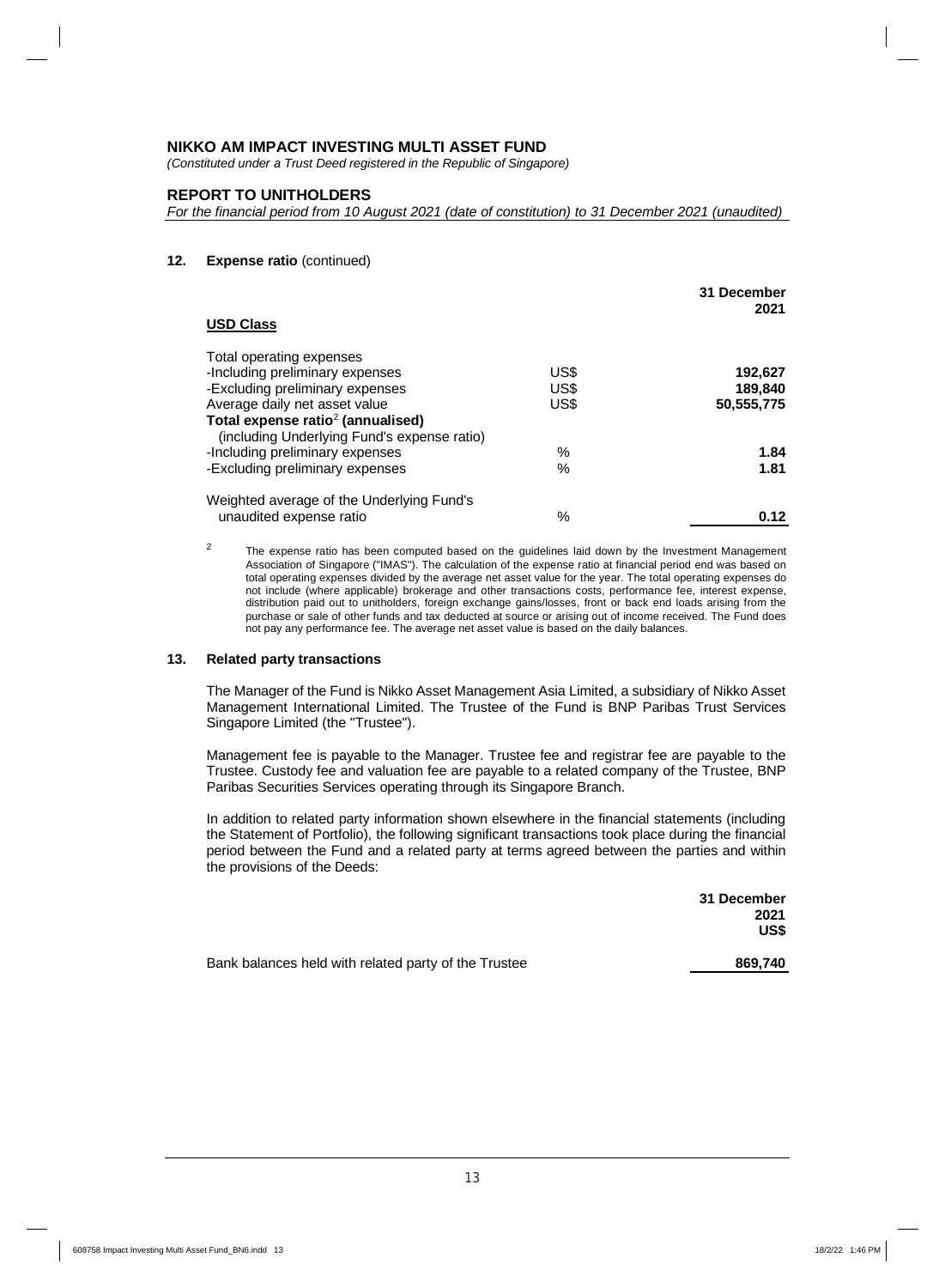*(Constituted under a Trust Deed registered in the Republic of Singapore)* 

# **REPORT TO UNITHOLDERS**

*For the financial period from 10 August 2021 (date of constitution) to 31 December 2021 (unaudited)* 

#### **14. Any other material information that will adversely impact the valuation of the fund**

Nil.

#### **15. Soft Dollar Commissions/Arrangements**

In their management of the Fund, the Managers currently do not receive or enter into any soft dollar commissions or arrangements.

In the selection of broker-dealers and other counterparties and in the execution of transactions in portfolio securities for the Underlying Funds, the Underlying Fund Investment Manager seeks to achieve the most favourable price and best execution available under the circumstances. In assessing the terms of a particular transaction, consideration may be given to various relevant factors, including the market for the security and difficulty of executing the transaction, the price of the security, the financial condition and execution expertise of the intermediary, the reasonableness of the commission, if any, and the brokerage or research services provided by the intermediary to the Underlying Fund Investment Manager. Subject always to the requirement of most favourable price, best execution and applicable laws, the Underlying Fund Investment Manager may pay a higher commission than might be otherwise available in consideration of such brokerage and research services which assist the Underlying Fund Investment Manager in providing investment services to Wellington Management Funds (Ireland) Plc, provided that the Underlying Fund Investment Manager determines in good faith that such commission is reasonable in relation to the value of brokerage and research services. Such brokerage and research services may apply to the Underlying Fund Investment Manager's services to the Underlying Funds or to its other clients. Disclosure of the fact that soft commissions have been paid in respect of the Underlying Funds will be set forth in Wellington Management Funds (Ireland) Plc's semi-annual and annual accounts.

## **16. Comparatives**

There is no comparative figures as this is the Fund's first set of financial statements.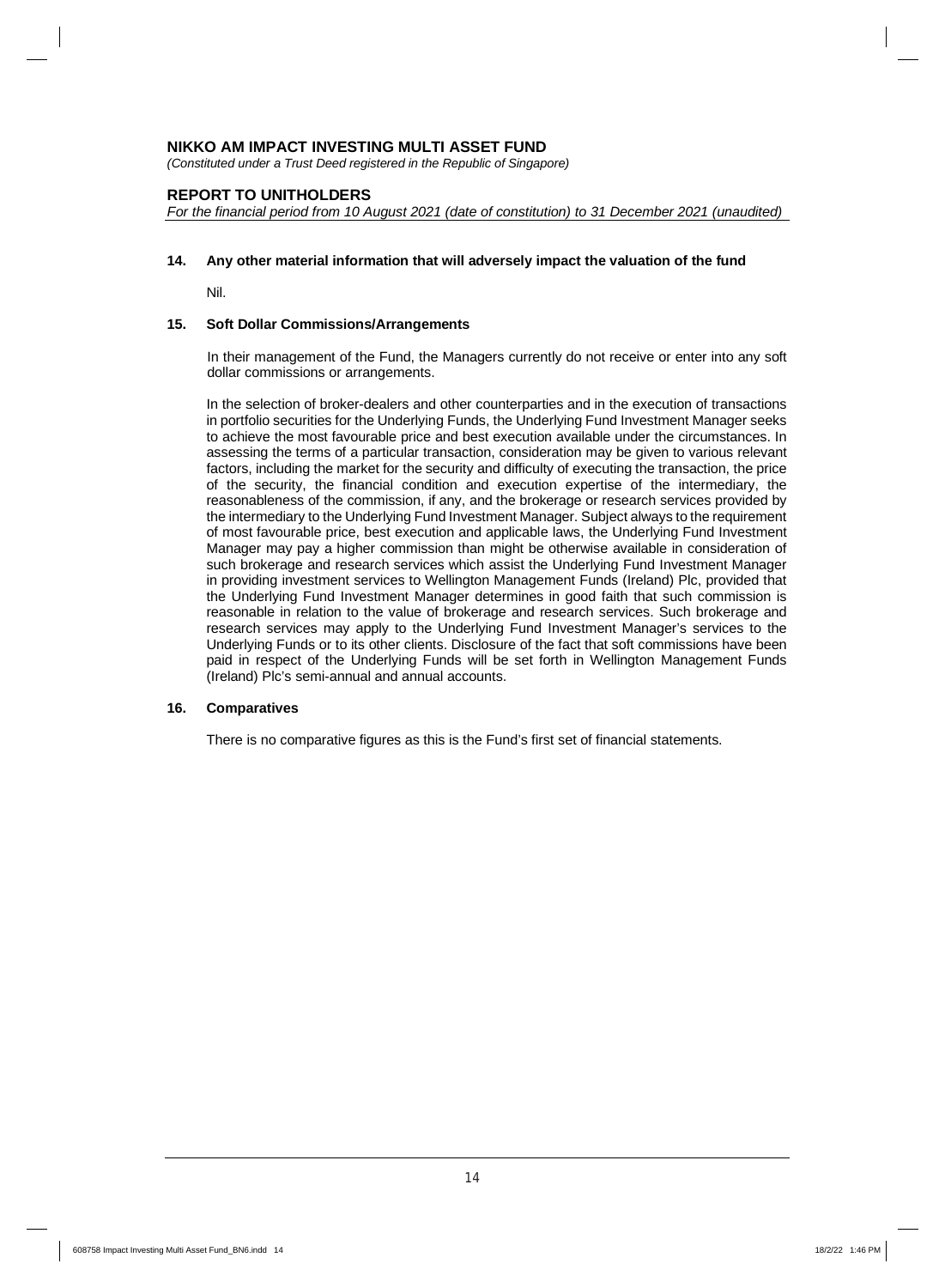*(Constituted under a Trust Deed registered in the Republic of Singapore)* 

# **REPORT TO UNITHOLDERS**

*For the financial period from 10 August 2021 (date of constitution) to 31 December 2021 (unaudited)* 

The details which follow make reference to the investments within the Wellington Global Impact Fund, unless stated otherwise.

#### **1. Top 10 holdings**

| 10 Largest holdings at 31 December 2021                |                   | Percentage of<br>total net assets<br>attributable to |
|--------------------------------------------------------|-------------------|------------------------------------------------------|
|                                                        | <b>Fair value</b> | unitholders                                          |
|                                                        | US\$              | %                                                    |
| <b>Danaher Corporation</b>                             | 43,483,607        | 2.85                                                 |
| <b>Koninklijke DSM NV</b>                              | 39.924.690        | 2.61                                                 |
| <b>Schneider Electric</b>                              | 39,842,604        | 2.61                                                 |
| <b>Boston Scientific Corporation</b>                   | 38,714,913        | 2.54                                                 |
| <b>Sun Communities Inc.</b>                            | 38,219,159        | 2.50                                                 |
| <b>Trane Technologies PLC</b>                          | 34,634,609        | 2.27                                                 |
| <b>Alexandria Real Estate Equities Inc.</b>            | 34,473,852        | 2.26                                                 |
| <b>Acciona SA</b>                                      | 34,445,446        | 2.26                                                 |
| <b>Agilent Technologies Inc</b>                        | 34,076,654        | 2.23                                                 |
| <b>Westinghouse Air Brake Technologies Corporation</b> | 32,759,290        | 2.15                                                 |

#### **2. Financial ratios**

|                            | 31 December<br>2021 |
|----------------------------|---------------------|
|                            | ℅                   |
| Expense ratio <sup>1</sup> | 0.14                |
| Turnover ratio             | 15.00               |

1 The expense ratio has been computed based on the total operating expenses divided by the average net asset value for the year. The total operating expenses do not include (where applicable) brokerage and other transactions costs, performance fee, interest expense, distribution paid out to unitholders, foreign exchange gains/losses, front or back end loads arising from the purchase or sale of other funds and tax deducted at source or arising out of income received. The average net asset value is based on the daily balances.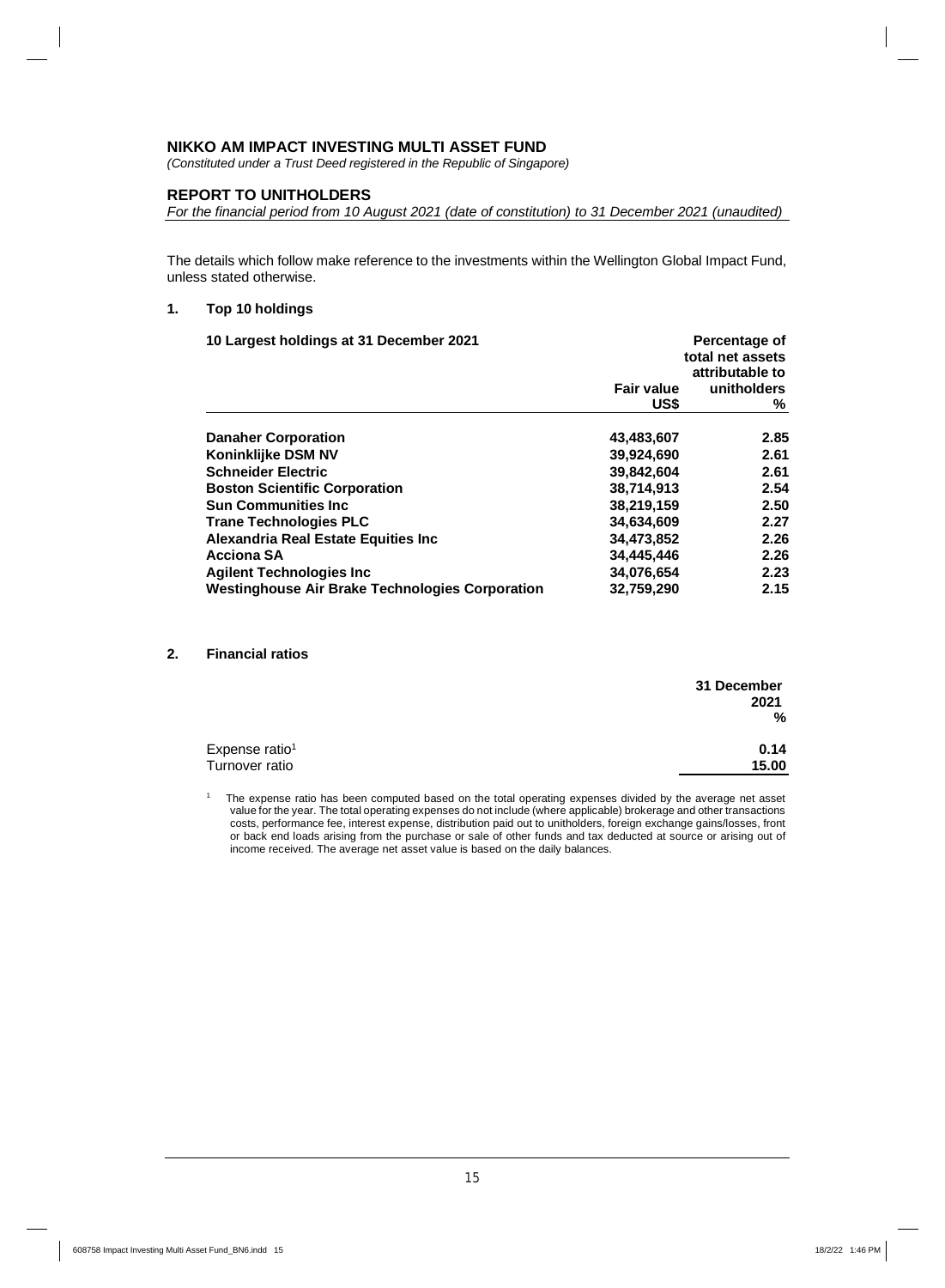*(Constituted under a Trust Deed registered in the Republic of Singapore)* 

## **REPORT TO UNITHOLDERS**

*For the financial period from 10 August 2021 (date of constitution) to 31 December 2021 (unaudited)* 

The details which follow make reference to the investments within the Wellington Global Impact Bond Fund, unless stated otherwise.

## **1. Top 10 holdings**

| 10 Largest holdings at 31 December 2021               | Percentage of<br>total net assets<br>attributable to |             |
|-------------------------------------------------------|------------------------------------------------------|-------------|
|                                                       | <b>Fair value</b>                                    | unitholders |
|                                                       | US\$                                                 | %           |
| Fannie Mae or Freddie Mac 2% 01-JAN-52                | 21,394,699                                           | 6.53        |
| Fannie Mae or Freddie Mac 2% 01-FEB-52                | 10,501,833                                           | 3.21        |
| Deutsche Bundes RgSS 0 % 08-15-30                     | 9,944,290                                            | 3.03        |
| Deutsche Bundes RgSS 0% 08-15-31                      | 9,864,698                                            | 3.01        |
| Bundesobligatio RgSS 0% 10-10-25                      | 9,816,405                                            | 3.00        |
| UK Gilt RegS RgSS 0.875% 07-31-33                     | 8,002,197                                            | 2.44        |
| Fannie Mae or Freddie Mac 2.5% 01-JAN-52              | 6,941,047                                            | 2.12        |
| <b>UNEDIC ASSEO Re RgSS 0.01% 05-25-31</b>            | 6,435,407                                            | 1.96        |
| UK Gilt RegS RgSS 1.5% 07-31-53                       | 5,997,854                                            | 1.83        |
| International Finance Corporation RgSS 3.15% 06-26-29 | 3,902,076                                            | 1.19        |

## **2. Financial ratios**

1

|                            | 31 December |
|----------------------------|-------------|
|                            | 2021        |
|                            | %           |
| Expense ratio <sup>1</sup> | 0.10        |
| Turnover ratio             | 50.00       |

The expense ratio has been computed based on the total operating expenses divided by the average net asset value for the year. The total operating expenses do not include (where applicable) brokerage and other transactions costs, performance fee, interest expense, distribution paid out to unit holders, foreign exchange gains/losses, front or bank end loads arising from the purchase or sale of other funds and tax deducted at source or arising out of income received. The average net asset value is based on the daily balances.